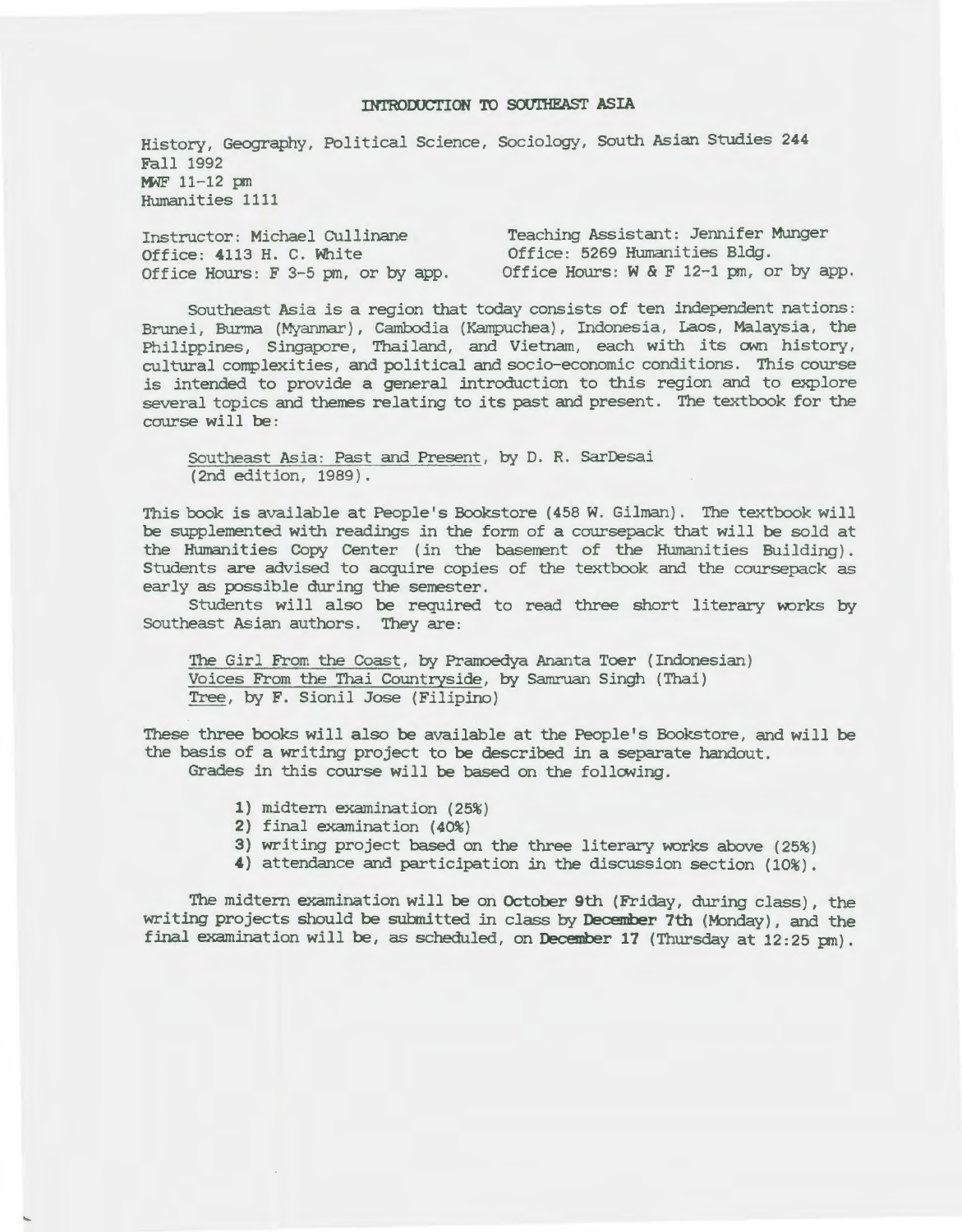### COURSE OUTLINE AND READING ASSIGNMENTS

\* - indicates materials available in the coursepack

September 2, 4, 9

Introduction to the Geography, Environment, and Ethnic Diversity of Southeast *Asia* 

READINGS: \*Selected Newspaper Clippings on Southeast *Asia;* 

\*M. Osborne, "What is Southeast *Asia?"* in Southeast Asia : An Introductory History (1984): 1-15;

D. SarDesai, Southeast Asia: Past and Present, 3-19.

### September 11-14

The Classical States of Southeast Asia to ca.1300

READINGS: D. SarDesai, Southeast Asia, 20-47;

\*S. Tambiah, "The Galactic Polity *in* Southeast *Asia"* in Culture, Thought and Social Action {1985): 252-286.

## September 16-23

Traditional States and Societies to ca.1800

READINGS : D. SarDesai, Southeast *Asia,* 48-59, 70-79;

- \*A. Reid, "Physical *Well-Being" in* Southeast *Asia in* the Age of Commerce, 1450-1690 (1985): 11-61;
- \*V. Lieberman, "The Structure of Early Modern Southeast Asian History, c.1350-c.1830" (typescript): 1-37;
- \*A . Reid, "The Islamization of Southeast Asia" in Historia, ed. by M. Abu Bakar, A. Kaur, and A. Z. *Ghazali* (1984): 13-33;
- \*C. Keyes, "Development of Theravada Buddhist *Civilization in*  Mainland Southeast Asia" in The Golden Peninsula ( 1977) : 65-90;
- \*K. Hutterer, The *Social* Nature of Late Pre-Hispanic Philippines"  $(1985): 1-12;$
- \*V. Rafael, "Confession, Conversion, and Reciprocity in Early Tagalog *Society"* Comparative Studies in *Society* and History (April 1987): 320-339;
- \*A. Reid, "Social Organization" *in* Southeast Asia *in* the Age of Commerce, 1450-1690 (1985): 120-172.

September 25-30

*Religions* and *Religious Life* 

- READINGS: \*D. Steinberg, et al., *"Religious Life* and Leadership" in In Search of Southeast Asia (1987): 37-47;
	- \*C. Geertz, "Santri Versus Abangan" in The *Religion* of Java (1960): 121-130;
	- \*H.T.H. *Tai,* "Religion in Vietnam: A World of Gods and Spirits" in Vietnam: Essays on History, CUlture and *Society* (1985): 22-39;
	- \*A. T. Kirsch, "Complexity *in* the *Thai Religious* System: An Interpretation" Journal of Asian Studies (February 1977): 241-266;
	- \*J. Bulatao, "Split-Level Christianity" (1969): 1-18.
- VIDEO: Turumba (the story of heM the quest for profits of a small family enterprise disrupts traditional *social* and religious life in a Philippine town)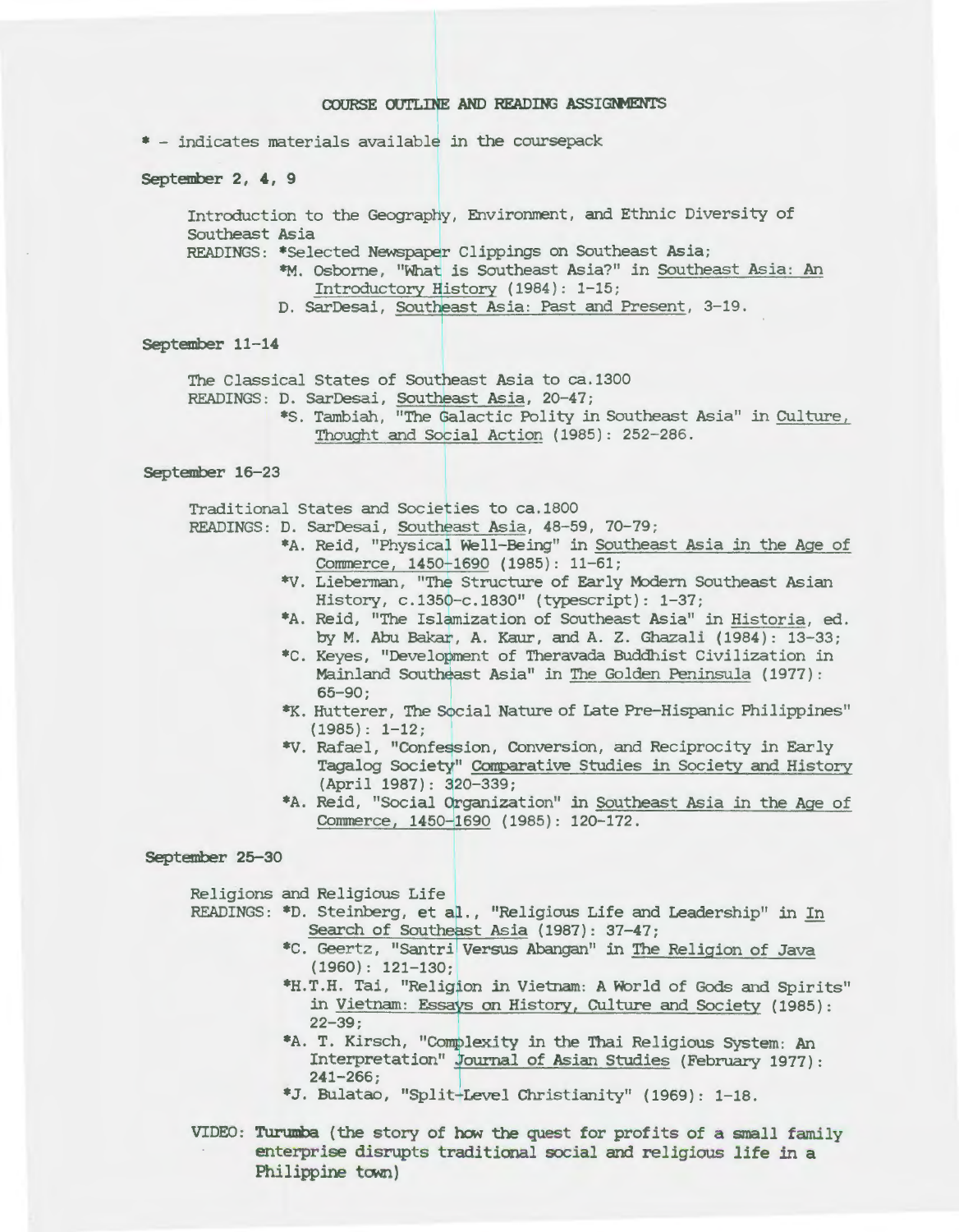### October 2-7

Early Colonial Advances to ca.1800 READINGS: D. SarDesai, Southeast *Asia,* 60-69.

## October 9 - Mim'ERM EXAMINATION

# October 12-14

Establishing Colonial Rule: Conquest and Resistance READINGS: D. SarDesai, Southeast *Asia,* 83-134.

SPECIAL COLUMBUS DAY FILM (October 12): Max Havelaar (a classic story of colonialism and resistance in 19th century Java as viewed from the eyes of a reform-minded colonial *official)* 

## October 16

Colonial States of the Early 20th Century

## October 19-23

Economic and *Social* Transformations READINGS: \*D. Steinberg, et *al.,* In Search of Southeast *Asia* (1987): 203-244.

### October 26

Nationalism and *Social* Change to 1940 READINGS: D. *SarDesai,* Southeast *Asia,* 137-141, 193-194.

# October 28

The *Pacific* War and the Japanese Occupation

### October 30 - November 2

Vietnam: *Nationalism, Communism,* and the Anti-Colonial Struggle READINGS: D. *SarDesai,* Southeast *Asia,* 177-185, 189-192; \*D. Marr, "Vietnam: Harnessing the Whirlwind" in *Asia* - The Winning of Independence, edited by R. Jeffery ( 1981) : 162-207.

#### November 4-6

The Vietnam Wars and Post-1975 Indochina READINGS: D. *SarDesai,* Southeast *Asia,* 265-293; \*D. Pike, "Vietnam in 1991: The Turning Point" Asian SUrvey (February 1992): 74-81; \*S. Johnson, "Laos in 1991: Year of the Constitution" Asian Survey (February 1992): 82-87; \*F. Brown, "Cambodia in 1991: An Uncertain Peace" Asian Survey (February 1992): 88-96.

 $\tilde{\mathbb{A}}_1$